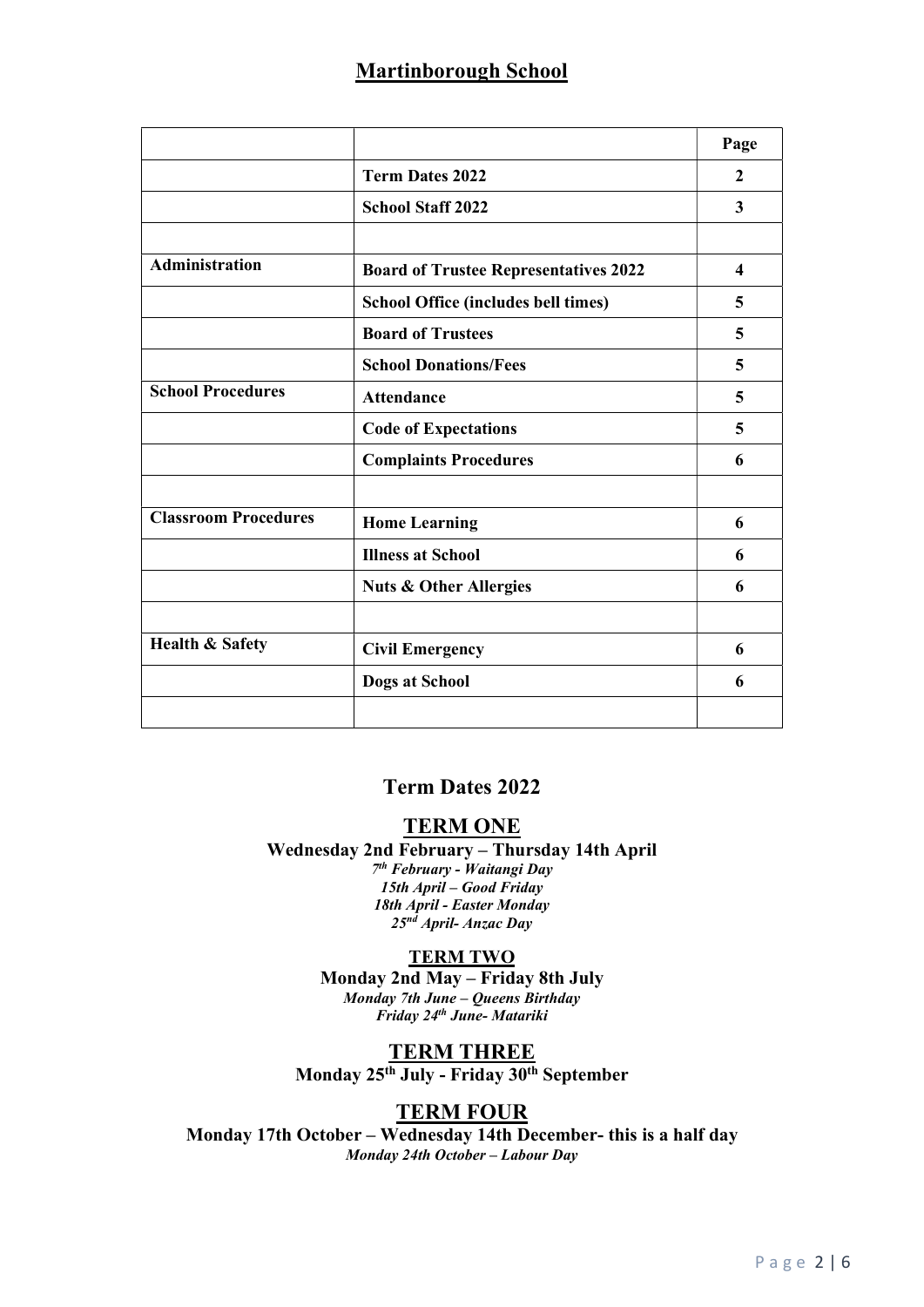| <b>Craig Nelson</b><br>Principal<br>Principal@martinborough.school.nz<br><b>Julie Sutherland</b><br><b>Deputy Principal</b><br>julie@martinborough.school.nz<br><b>Ron Morrissey</b><br><b>Deputy Principal</b><br>Ronm@martinborough.school.nz<br><b>Karen Hartnell</b><br><b>Senco</b><br>Karen.Hartnell@martinboroughschool.nz<br>Room 2<br><b>Ms Amanda Pickering</b><br>Yr <sub>2</sub><br>Amanda.Draper@martinborough.school.nz<br>$Yr$ 1/2<br>Room 3<br><b>Mrs Julie Sutherland</b><br><b>Team Leader</b><br>julie@martinborough school.nz<br>Room 5<br><b>Mrs Chris Funnell</b><br>3/4<br>chris.funnell@martinborough.school.nz<br>Room 6<br><b>Miss Katelyn Johnston</b><br>3/4<br>Katelyn.johnston@martinboroughschool.nz<br><b>Team Leader</b><br><b>Ms Jan Hunter</b><br>Room 7<br>4/5<br>Brooke.tuffield@martinboroughschool.nz<br>Room 8<br><b>Mr Charl Jacobs</b><br>Yr <sub>5</sub><br>Charl.jacobs@martinboroughschool.nz<br>Room 9<br>Yr <sub>6</sub><br><b>Mr Ron Morrissey</b><br>Ronm@martinborough.school.nz<br>Room $10$<br><b>Miss Brooke Tuffield</b><br>$Yr$ 7/8<br>Brooke.Tuffield@martinboroughschool.nz<br>Room 11<br><b>Mrs Tara Calkin</b><br>$Yr$ 7/8<br>Tara.calkin@martinboroughschool.nz<br>Mrs Ali Welch<br>Room 12<br>$Yr$ 0/1<br>Ali. Welch@martinboroughschool.nz<br>Room 4<br>$Yr$ 0/1<br><b>Mrs Megan Pentecost</b><br>Megan.Pentecost@martinboroughschool.nz<br><b>Miss Jess Baddiley</b><br>Jess.baddiley@martinboroughschool.nz<br><b>Executive Officer</b><br><b>Ngahuia McNabb</b><br>office@martinborough.school.nz<br><b>Fiona Beattie</b><br><b>Teacher Aide/Office Support</b><br>Fiona.Beattie@martinboroughschool.nz<br><b>Maria Christensen</b><br><b>Teacher Aide</b><br>Maria.christensen@martinboroughschool.nz<br><b>Teacher Aide</b><br><b>Heidi Henley</b><br>Heidi.henley@martinboroughschool.nz<br><b>Tracey Clement</b><br><b>Teacher Aide</b> | <b>Teaching and Support Staff for 2022</b> |  |  |  |  |
|--------------------------------------------------------------------------------------------------------------------------------------------------------------------------------------------------------------------------------------------------------------------------------------------------------------------------------------------------------------------------------------------------------------------------------------------------------------------------------------------------------------------------------------------------------------------------------------------------------------------------------------------------------------------------------------------------------------------------------------------------------------------------------------------------------------------------------------------------------------------------------------------------------------------------------------------------------------------------------------------------------------------------------------------------------------------------------------------------------------------------------------------------------------------------------------------------------------------------------------------------------------------------------------------------------------------------------------------------------------------------------------------------------------------------------------------------------------------------------------------------------------------------------------------------------------------------------------------------------------------------------------------------------------------------------------------------------------------------------------------------------------------------------------------------------------------------------------------------------------------------------------------------------------|--------------------------------------------|--|--|--|--|
|                                                                                                                                                                                                                                                                                                                                                                                                                                                                                                                                                                                                                                                                                                                                                                                                                                                                                                                                                                                                                                                                                                                                                                                                                                                                                                                                                                                                                                                                                                                                                                                                                                                                                                                                                                                                                                                                                                              |                                            |  |  |  |  |
|                                                                                                                                                                                                                                                                                                                                                                                                                                                                                                                                                                                                                                                                                                                                                                                                                                                                                                                                                                                                                                                                                                                                                                                                                                                                                                                                                                                                                                                                                                                                                                                                                                                                                                                                                                                                                                                                                                              |                                            |  |  |  |  |
|                                                                                                                                                                                                                                                                                                                                                                                                                                                                                                                                                                                                                                                                                                                                                                                                                                                                                                                                                                                                                                                                                                                                                                                                                                                                                                                                                                                                                                                                                                                                                                                                                                                                                                                                                                                                                                                                                                              |                                            |  |  |  |  |
|                                                                                                                                                                                                                                                                                                                                                                                                                                                                                                                                                                                                                                                                                                                                                                                                                                                                                                                                                                                                                                                                                                                                                                                                                                                                                                                                                                                                                                                                                                                                                                                                                                                                                                                                                                                                                                                                                                              |                                            |  |  |  |  |
|                                                                                                                                                                                                                                                                                                                                                                                                                                                                                                                                                                                                                                                                                                                                                                                                                                                                                                                                                                                                                                                                                                                                                                                                                                                                                                                                                                                                                                                                                                                                                                                                                                                                                                                                                                                                                                                                                                              |                                            |  |  |  |  |
|                                                                                                                                                                                                                                                                                                                                                                                                                                                                                                                                                                                                                                                                                                                                                                                                                                                                                                                                                                                                                                                                                                                                                                                                                                                                                                                                                                                                                                                                                                                                                                                                                                                                                                                                                                                                                                                                                                              |                                            |  |  |  |  |
|                                                                                                                                                                                                                                                                                                                                                                                                                                                                                                                                                                                                                                                                                                                                                                                                                                                                                                                                                                                                                                                                                                                                                                                                                                                                                                                                                                                                                                                                                                                                                                                                                                                                                                                                                                                                                                                                                                              |                                            |  |  |  |  |
|                                                                                                                                                                                                                                                                                                                                                                                                                                                                                                                                                                                                                                                                                                                                                                                                                                                                                                                                                                                                                                                                                                                                                                                                                                                                                                                                                                                                                                                                                                                                                                                                                                                                                                                                                                                                                                                                                                              |                                            |  |  |  |  |
|                                                                                                                                                                                                                                                                                                                                                                                                                                                                                                                                                                                                                                                                                                                                                                                                                                                                                                                                                                                                                                                                                                                                                                                                                                                                                                                                                                                                                                                                                                                                                                                                                                                                                                                                                                                                                                                                                                              |                                            |  |  |  |  |
|                                                                                                                                                                                                                                                                                                                                                                                                                                                                                                                                                                                                                                                                                                                                                                                                                                                                                                                                                                                                                                                                                                                                                                                                                                                                                                                                                                                                                                                                                                                                                                                                                                                                                                                                                                                                                                                                                                              |                                            |  |  |  |  |
|                                                                                                                                                                                                                                                                                                                                                                                                                                                                                                                                                                                                                                                                                                                                                                                                                                                                                                                                                                                                                                                                                                                                                                                                                                                                                                                                                                                                                                                                                                                                                                                                                                                                                                                                                                                                                                                                                                              |                                            |  |  |  |  |
|                                                                                                                                                                                                                                                                                                                                                                                                                                                                                                                                                                                                                                                                                                                                                                                                                                                                                                                                                                                                                                                                                                                                                                                                                                                                                                                                                                                                                                                                                                                                                                                                                                                                                                                                                                                                                                                                                                              |                                            |  |  |  |  |
|                                                                                                                                                                                                                                                                                                                                                                                                                                                                                                                                                                                                                                                                                                                                                                                                                                                                                                                                                                                                                                                                                                                                                                                                                                                                                                                                                                                                                                                                                                                                                                                                                                                                                                                                                                                                                                                                                                              |                                            |  |  |  |  |
|                                                                                                                                                                                                                                                                                                                                                                                                                                                                                                                                                                                                                                                                                                                                                                                                                                                                                                                                                                                                                                                                                                                                                                                                                                                                                                                                                                                                                                                                                                                                                                                                                                                                                                                                                                                                                                                                                                              |                                            |  |  |  |  |
|                                                                                                                                                                                                                                                                                                                                                                                                                                                                                                                                                                                                                                                                                                                                                                                                                                                                                                                                                                                                                                                                                                                                                                                                                                                                                                                                                                                                                                                                                                                                                                                                                                                                                                                                                                                                                                                                                                              |                                            |  |  |  |  |
|                                                                                                                                                                                                                                                                                                                                                                                                                                                                                                                                                                                                                                                                                                                                                                                                                                                                                                                                                                                                                                                                                                                                                                                                                                                                                                                                                                                                                                                                                                                                                                                                                                                                                                                                                                                                                                                                                                              |                                            |  |  |  |  |
|                                                                                                                                                                                                                                                                                                                                                                                                                                                                                                                                                                                                                                                                                                                                                                                                                                                                                                                                                                                                                                                                                                                                                                                                                                                                                                                                                                                                                                                                                                                                                                                                                                                                                                                                                                                                                                                                                                              |                                            |  |  |  |  |
|                                                                                                                                                                                                                                                                                                                                                                                                                                                                                                                                                                                                                                                                                                                                                                                                                                                                                                                                                                                                                                                                                                                                                                                                                                                                                                                                                                                                                                                                                                                                                                                                                                                                                                                                                                                                                                                                                                              |                                            |  |  |  |  |
|                                                                                                                                                                                                                                                                                                                                                                                                                                                                                                                                                                                                                                                                                                                                                                                                                                                                                                                                                                                                                                                                                                                                                                                                                                                                                                                                                                                                                                                                                                                                                                                                                                                                                                                                                                                                                                                                                                              |                                            |  |  |  |  |
|                                                                                                                                                                                                                                                                                                                                                                                                                                                                                                                                                                                                                                                                                                                                                                                                                                                                                                                                                                                                                                                                                                                                                                                                                                                                                                                                                                                                                                                                                                                                                                                                                                                                                                                                                                                                                                                                                                              |                                            |  |  |  |  |
|                                                                                                                                                                                                                                                                                                                                                                                                                                                                                                                                                                                                                                                                                                                                                                                                                                                                                                                                                                                                                                                                                                                                                                                                                                                                                                                                                                                                                                                                                                                                                                                                                                                                                                                                                                                                                                                                                                              |                                            |  |  |  |  |
|                                                                                                                                                                                                                                                                                                                                                                                                                                                                                                                                                                                                                                                                                                                                                                                                                                                                                                                                                                                                                                                                                                                                                                                                                                                                                                                                                                                                                                                                                                                                                                                                                                                                                                                                                                                                                                                                                                              |                                            |  |  |  |  |
|                                                                                                                                                                                                                                                                                                                                                                                                                                                                                                                                                                                                                                                                                                                                                                                                                                                                                                                                                                                                                                                                                                                                                                                                                                                                                                                                                                                                                                                                                                                                                                                                                                                                                                                                                                                                                                                                                                              |                                            |  |  |  |  |
|                                                                                                                                                                                                                                                                                                                                                                                                                                                                                                                                                                                                                                                                                                                                                                                                                                                                                                                                                                                                                                                                                                                                                                                                                                                                                                                                                                                                                                                                                                                                                                                                                                                                                                                                                                                                                                                                                                              |                                            |  |  |  |  |
|                                                                                                                                                                                                                                                                                                                                                                                                                                                                                                                                                                                                                                                                                                                                                                                                                                                                                                                                                                                                                                                                                                                                                                                                                                                                                                                                                                                                                                                                                                                                                                                                                                                                                                                                                                                                                                                                                                              |                                            |  |  |  |  |
|                                                                                                                                                                                                                                                                                                                                                                                                                                                                                                                                                                                                                                                                                                                                                                                                                                                                                                                                                                                                                                                                                                                                                                                                                                                                                                                                                                                                                                                                                                                                                                                                                                                                                                                                                                                                                                                                                                              |                                            |  |  |  |  |
|                                                                                                                                                                                                                                                                                                                                                                                                                                                                                                                                                                                                                                                                                                                                                                                                                                                                                                                                                                                                                                                                                                                                                                                                                                                                                                                                                                                                                                                                                                                                                                                                                                                                                                                                                                                                                                                                                                              |                                            |  |  |  |  |
|                                                                                                                                                                                                                                                                                                                                                                                                                                                                                                                                                                                                                                                                                                                                                                                                                                                                                                                                                                                                                                                                                                                                                                                                                                                                                                                                                                                                                                                                                                                                                                                                                                                                                                                                                                                                                                                                                                              |                                            |  |  |  |  |
|                                                                                                                                                                                                                                                                                                                                                                                                                                                                                                                                                                                                                                                                                                                                                                                                                                                                                                                                                                                                                                                                                                                                                                                                                                                                                                                                                                                                                                                                                                                                                                                                                                                                                                                                                                                                                                                                                                              |                                            |  |  |  |  |
|                                                                                                                                                                                                                                                                                                                                                                                                                                                                                                                                                                                                                                                                                                                                                                                                                                                                                                                                                                                                                                                                                                                                                                                                                                                                                                                                                                                                                                                                                                                                                                                                                                                                                                                                                                                                                                                                                                              |                                            |  |  |  |  |
|                                                                                                                                                                                                                                                                                                                                                                                                                                                                                                                                                                                                                                                                                                                                                                                                                                                                                                                                                                                                                                                                                                                                                                                                                                                                                                                                                                                                                                                                                                                                                                                                                                                                                                                                                                                                                                                                                                              |                                            |  |  |  |  |
|                                                                                                                                                                                                                                                                                                                                                                                                                                                                                                                                                                                                                                                                                                                                                                                                                                                                                                                                                                                                                                                                                                                                                                                                                                                                                                                                                                                                                                                                                                                                                                                                                                                                                                                                                                                                                                                                                                              |                                            |  |  |  |  |
|                                                                                                                                                                                                                                                                                                                                                                                                                                                                                                                                                                                                                                                                                                                                                                                                                                                                                                                                                                                                                                                                                                                                                                                                                                                                                                                                                                                                                                                                                                                                                                                                                                                                                                                                                                                                                                                                                                              |                                            |  |  |  |  |
|                                                                                                                                                                                                                                                                                                                                                                                                                                                                                                                                                                                                                                                                                                                                                                                                                                                                                                                                                                                                                                                                                                                                                                                                                                                                                                                                                                                                                                                                                                                                                                                                                                                                                                                                                                                                                                                                                                              |                                            |  |  |  |  |
|                                                                                                                                                                                                                                                                                                                                                                                                                                                                                                                                                                                                                                                                                                                                                                                                                                                                                                                                                                                                                                                                                                                                                                                                                                                                                                                                                                                                                                                                                                                                                                                                                                                                                                                                                                                                                                                                                                              |                                            |  |  |  |  |
|                                                                                                                                                                                                                                                                                                                                                                                                                                                                                                                                                                                                                                                                                                                                                                                                                                                                                                                                                                                                                                                                                                                                                                                                                                                                                                                                                                                                                                                                                                                                                                                                                                                                                                                                                                                                                                                                                                              |                                            |  |  |  |  |
|                                                                                                                                                                                                                                                                                                                                                                                                                                                                                                                                                                                                                                                                                                                                                                                                                                                                                                                                                                                                                                                                                                                                                                                                                                                                                                                                                                                                                                                                                                                                                                                                                                                                                                                                                                                                                                                                                                              |                                            |  |  |  |  |
|                                                                                                                                                                                                                                                                                                                                                                                                                                                                                                                                                                                                                                                                                                                                                                                                                                                                                                                                                                                                                                                                                                                                                                                                                                                                                                                                                                                                                                                                                                                                                                                                                                                                                                                                                                                                                                                                                                              |                                            |  |  |  |  |
|                                                                                                                                                                                                                                                                                                                                                                                                                                                                                                                                                                                                                                                                                                                                                                                                                                                                                                                                                                                                                                                                                                                                                                                                                                                                                                                                                                                                                                                                                                                                                                                                                                                                                                                                                                                                                                                                                                              |                                            |  |  |  |  |
|                                                                                                                                                                                                                                                                                                                                                                                                                                                                                                                                                                                                                                                                                                                                                                                                                                                                                                                                                                                                                                                                                                                                                                                                                                                                                                                                                                                                                                                                                                                                                                                                                                                                                                                                                                                                                                                                                                              |                                            |  |  |  |  |
|                                                                                                                                                                                                                                                                                                                                                                                                                                                                                                                                                                                                                                                                                                                                                                                                                                                                                                                                                                                                                                                                                                                                                                                                                                                                                                                                                                                                                                                                                                                                                                                                                                                                                                                                                                                                                                                                                                              |                                            |  |  |  |  |
|                                                                                                                                                                                                                                                                                                                                                                                                                                                                                                                                                                                                                                                                                                                                                                                                                                                                                                                                                                                                                                                                                                                                                                                                                                                                                                                                                                                                                                                                                                                                                                                                                                                                                                                                                                                                                                                                                                              |                                            |  |  |  |  |
|                                                                                                                                                                                                                                                                                                                                                                                                                                                                                                                                                                                                                                                                                                                                                                                                                                                                                                                                                                                                                                                                                                                                                                                                                                                                                                                                                                                                                                                                                                                                                                                                                                                                                                                                                                                                                                                                                                              |                                            |  |  |  |  |
| Tracey.Clement@martinboroughschool.nz                                                                                                                                                                                                                                                                                                                                                                                                                                                                                                                                                                                                                                                                                                                                                                                                                                                                                                                                                                                                                                                                                                                                                                                                                                                                                                                                                                                                                                                                                                                                                                                                                                                                                                                                                                                                                                                                        |                                            |  |  |  |  |
| <b>Adrian</b><br>Caretaker                                                                                                                                                                                                                                                                                                                                                                                                                                                                                                                                                                                                                                                                                                                                                                                                                                                                                                                                                                                                                                                                                                                                                                                                                                                                                                                                                                                                                                                                                                                                                                                                                                                                                                                                                                                                                                                                                   |                                            |  |  |  |  |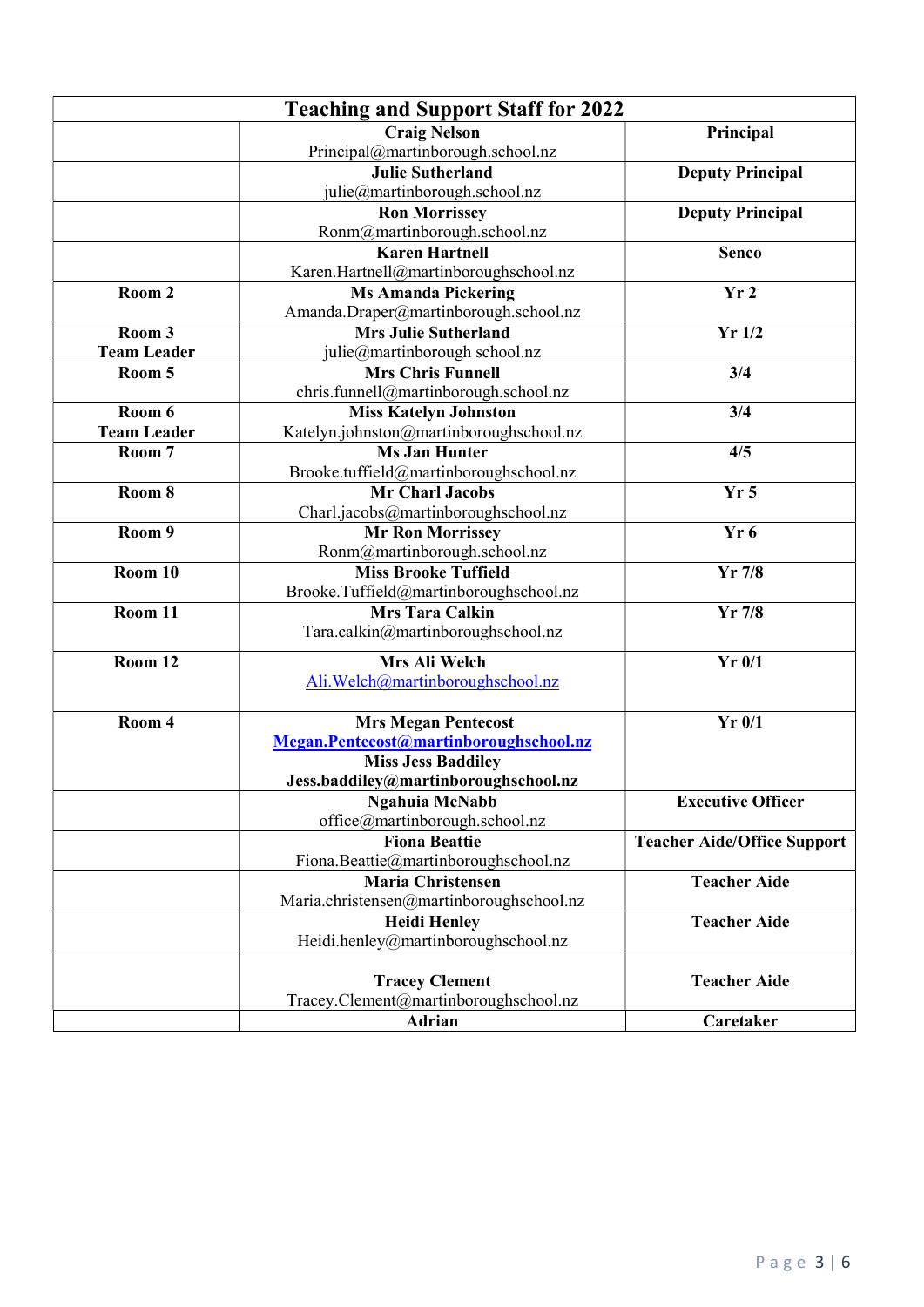# Administration

### School Office - Phone 3069 602 or 0273338088 or school app

Our school office staff are here from 8.30am—3.30pm Monday to Friday.

### School Times

Monday to Friday:

| 8.55am             | School begins (Wednesday bell rings at 9.10am to start the day)    |
|--------------------|--------------------------------------------------------------------|
| $10.45$ am         | Morning interval begins                                            |
| 11.15am            | Morning interval ends                                              |
| 1.00 <sub>pm</sub> | Lunchtime – children have to sit for a minimum of 15 mins (eating) |
| 1.45 <sub>pm</sub> | Afternoon school begins                                            |
| 2.55 <sub>pm</sub> | School day ends                                                    |
|                    |                                                                    |

### Board of Trustees

The Board of Trustees (BOT) are elected parent representatives who set the strategic direction of the school and who are responsible for the student achievement. Our BOT meet regularly, to find out when the next meeting is please telephone the school office 3069602 or check our website www.martinborough.school.nz. These are public meetings and we welcome our parent community to attend. The current BOT is:

| <b>BOARD OF TRUSTEES</b>        |                        |  |  |
|---------------------------------|------------------------|--|--|
| Chairperson                     | <b>Kirsty Shepherd</b> |  |  |
| Treasurer                       | <b>John Kirkup</b>     |  |  |
| Secretary                       | <b>Tess Munro</b>      |  |  |
| Property                        | <b>Mark Guscott</b>    |  |  |
| Health & Safety                 | <b>Grant Plumbley</b>  |  |  |
| <b>Community Representative</b> | <b>Rachel Potter</b>   |  |  |
| Principal                       | <b>Craig Nelson</b>    |  |  |
| <b>Staff Representative</b>     | <b>Megan Pentecost</b> |  |  |

### School Donations/Other Fees

Our school donations are \$100.00 per student per annum and we ask this is paid at the beginning of the school term. You will receive a receipt for Tax purposes.

Our year 7 and 8 students participate in Technology classes at Featherston School during the year. This is subsidised by the school, however there is a part cost to families of \$50.00 per year for each child. We require this to be paid to the school office as promptly as possible as we collect this fee on behalf of Featherston School.

To enable ease of payment, the school office accepts cash, cheques and EFTPOS.

### School Procedures

### Attendance

By law, attendance is compulsory each day the school is open. We ask if your child/children are absent from school, you notify the school by ringing 3069 602 or txt the school Cellphone 027 333 8088 with student name, room number & the reason for absence. WE REQUIRE THIS BE DONE FOR EVERY DAY YOUR CHILD IS ABSENT.

After 3 consecutive days of absence a medical certificate is required and needs to be provided to the school office. The doctors will scan and email a copy to the school with your permission.

All children who arrive after 8.55am need to go immediately to the office so the office staff can record their attendance.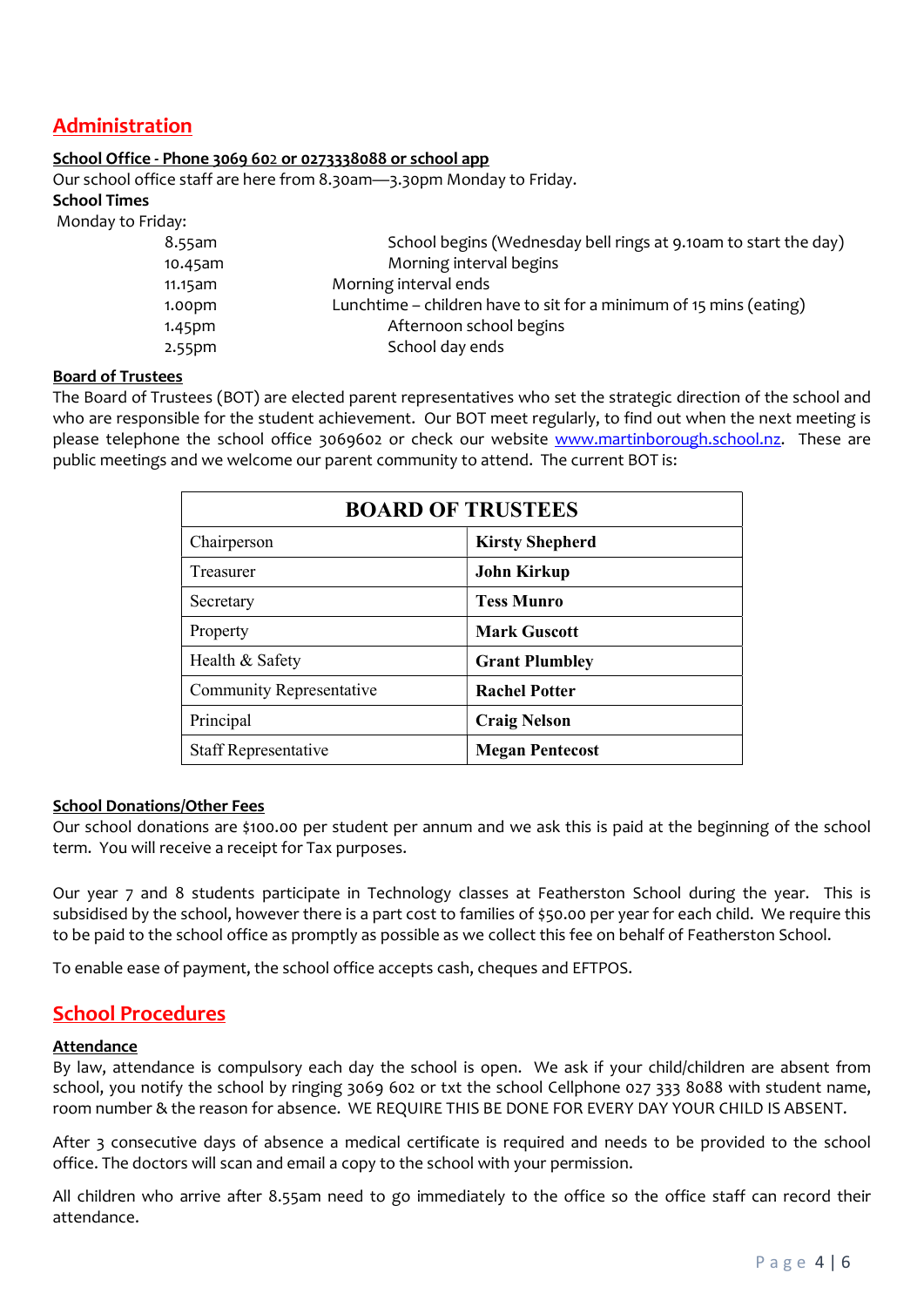If you need to pick up your child/children from school time, please go to the office and sign them out, and inform the classroom teacher.

All unexplained absences will be followed up by the office with a text or phone call to home/parents/emergency contacts for further explanation. If there are a number of unexplained absences, truancy Services will be advised where appropriate.

### Complaints Procedure

- 1. If a parent/caregiver has a concern, complaint or question, their first point of contact is with the classroom teacher who will help to resolve or explain any action taken or not taken.
- 2. If a satisfactory resolution is not reached the Syndicate Leader is the next point of contact and from there the Principal. The Principal will investigate the issue and work with parents/caregivers, student(s) and class teachers (where appropriate) to resolve the matter, within the terms of the school policy.
- 3. If the issue remains unresolved, the issue or concern should be communicated, in writing, to the Board of Trustees.

### Classroom Procedures

### Home Learning

- We encourage parents to read with their children and listen to them on a regular basis Parents should sign their reading log books nightly and look after and return all reading materials promptly as we need the titles for other students.
- Learning basic facts and spelling reinforcement are also encouraged daily.
- Any other home learning expectations is on a class by class basis.

### Illness at School

If a child becomes ill or injured at school, they will be sent to main office with a note from their teacher for either basic first aid, ie a plaster for a cut or they will be placed in the school's sick bay and a call placed to the child's parents/emergency contact, if required.

In the event of a serious accident, for example a broken arm on school grounds, we would notify the child's parents/emergency caregivers and a course of action is discussed at that time. The accident will be logged in the accident register held in the main office by the attending staff member

Parents or Emergency contacts may be contacted to collect students too ill to remain in school.

### Nut and other Allergies

There are students at school who have a severe allergic reaction to nuts and peanuts. For this reason, we ask parents do not send any food containing nuts or peanuts to school in their children's lunchboxes (Coconut is not a nut and does not pose any risk). The slightest trace of nuts and peanuts may cause a severe reaction in a child which may be extremely dangerous.

However, if children do have such products, e.g. because peanut butter sandwiches are all your child will eat, they need to inform the teachers so precautions can be taken.

# **Health & Safety**

### Civil Emergency

The school has a planned procedure to put into operation in case of civil emergency such as a major earthquake. The school will keep all children at school under supervision until they are collected by parents or another adult specifically nominated on student database.